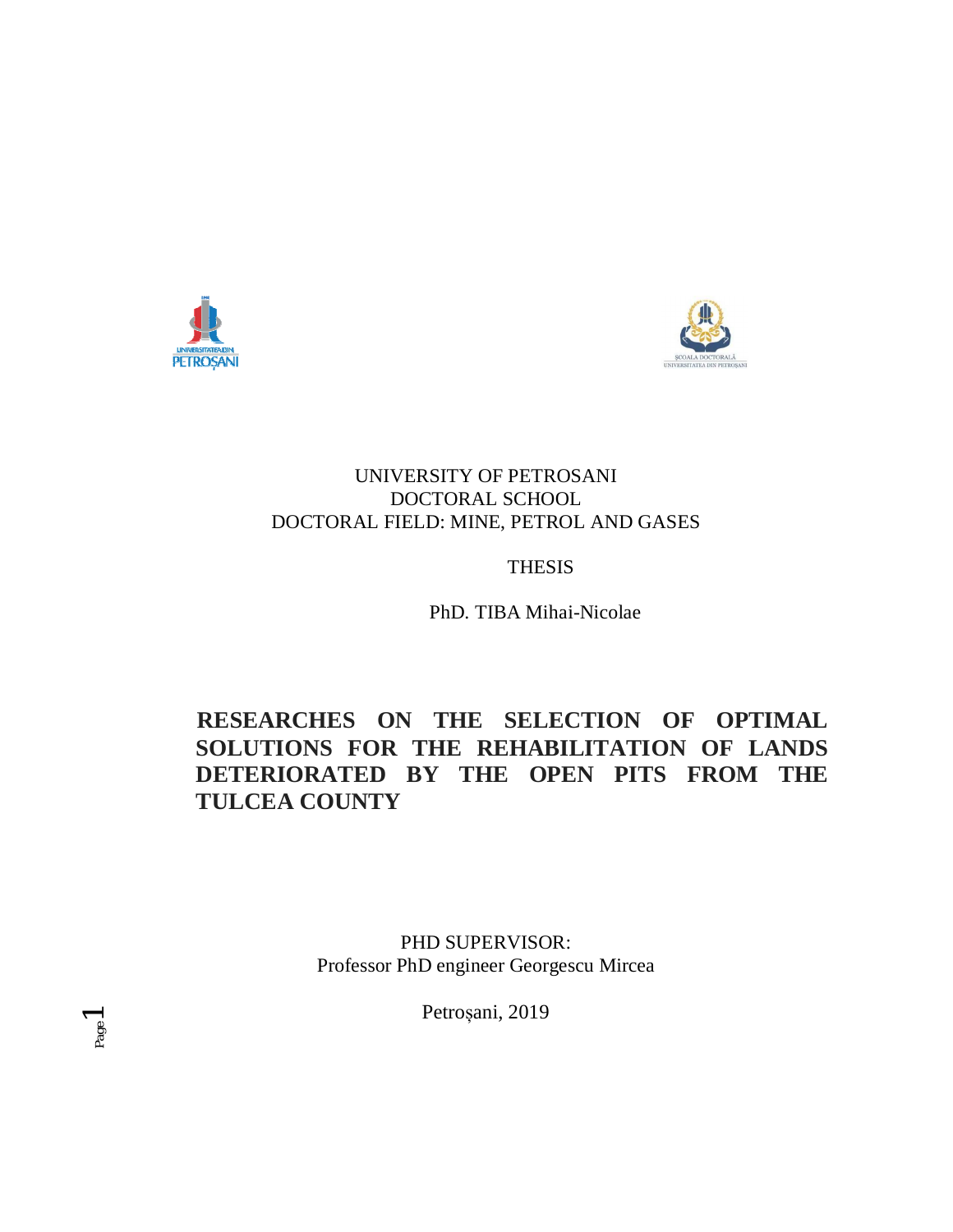### **CONTENTS**

#### Introduction

Part I - Generalities on surface mining in Tulcea County

Chapter I - Description of the surface perimeters of useful rocks in Tulcea county

 Chapter II - General description of the activities in the surface perimeters of the useful rocks in Tulcea county

Part II - Pollution, impact and environmental risk from surface mining in Tulcea County - case study case Turcoaia - Iacobdeal

Chapter III - General characterization of the Turcoaia mining perimeter

Chapter IV - Presentation of the operational context of the Turcoaia mining perimeter

 Chapter V - Pollution and impact on environmental components induced by anthropogenic activities in the Turcoaia mining perimeter

 Chapter VI - Assessment of the degree of pollution and environmental impact in the area pertaining to the mining perimeter Turcoaia

Part III - Ecological reconstruction of the areas affected by the surface mining in Tulcea county case study Turcoaia mining perimeter

Chapter VII - Ecological Reconstruction

 Chapter VIII - Current situation regarding the degradation of the land in the Turcoaia mining perimeter

 Chapter IX - Modeling and landscaping of degraded land Chapter X - Ecological rehabilitation solutions of the Turcoaia mining perimeter

Chapter XI - Conclusions, personal contributions and proposals

Bibliography

Page  $\mathrel{\sim}$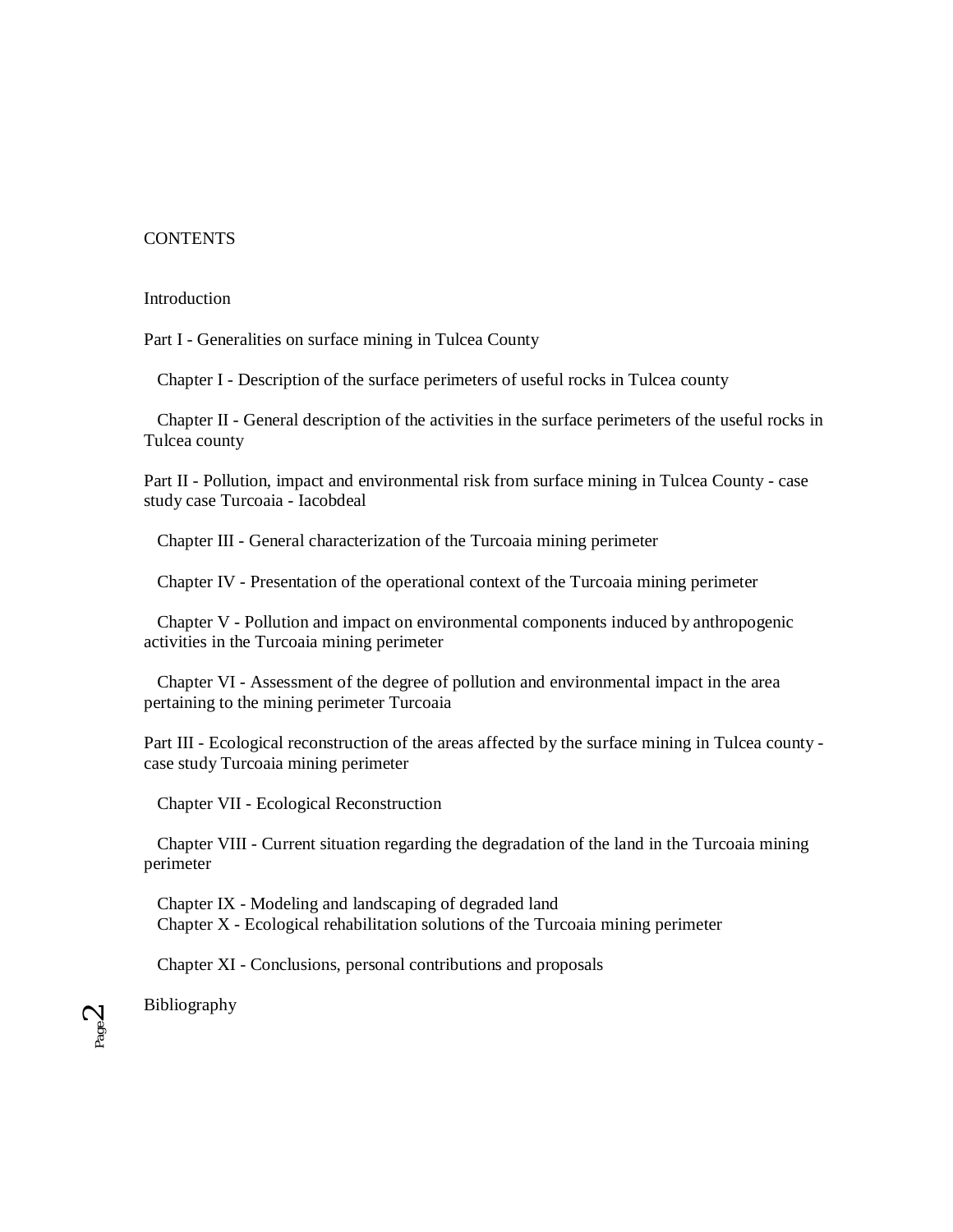Synthesis of the doctoral thesis

The mining industry in Romania and, implicitly, that of Tulcea County, in its long existence has considerably affected all the environmental components. For this reason, it is imperative today to control the impact it exerts on the environment, as well as to rehabilitate affected areas. The degradation of the degraded land is progressing both progressively with the extraction activities and after their termination.

More than half of the territory of Tulcea County, the northern area, overlaps the Danube River with no solid mineral resources economically recoverable, except for some sands. Besides, this area is included in the Danube Delta Biosphere Reserve. In the rest of the county, although there are also delimited areas with special protection regime (Măcinului Mountains National Park, ROSPA Măcin-Niculitel etc.), there are 50 quarries spread in which special constructions are exploited.

Older lithological formations store copper reserves (Altan Tepe) and iron (Palazu Mare), and the construction rocks (granite, quartzite, limestone) abound in the Măcin Mountains (Macin, Greci, Iacobdeal) or the Babadag and Medgidia Babadag, Topalu, Mahmudia, Basarabi).

Because, in large part, the mining activities in Tulcea County have almost ceased, it is necessary to find solutions for the rehabilitation of the areas affected by these activities and the annihilation of the sources that continue to pollute the environment

In the thesis, after a detailed analysis of the mining activities in Tulcea County, it is chosen as a case study case the Turcoaia-Iacobdeal quarry, which is one of the oldest perimeter of exploitation in the county and at the same time where the activity takes place in the largest exploitation at surface of the rocks that are currently useful.

At the basis of the approach to solving the proposed theme were the documentation regarding the status of the surface exploitations in Tulcea county, especially the Turcoaia-Iacobdeal quarry, the own investigations regarding the environmental quality indicators, the laboratory analyzes, the processing and the systematization of all the information obtained puts decision-makers in the affected areas at hand with solutions that will objectively guide them in taking action to remedy the situation.

The thesis is structured in three parts, containing 11 chapters.

In the Introduction, after general considerations regarding the reconstruction of a degraded area of anthropogenic activities are described the research methods used for the ecological rehabilitation of the mining perimeter studied Turcoaia-Iacobdeal. The proposed interventions refer to the integration of the perimeter in a functional context, taking into account the high tourist potential of the studied area and of Tulcea County as a whole.

The first part of the thesis focuses on the general description of the exploitation perimeters of the construction rocks in Tulcea County (copper and iron exploitation being closed at the present time).

Chapter I. Description of the exploitation perimeters of the useful rocks in Tulcea County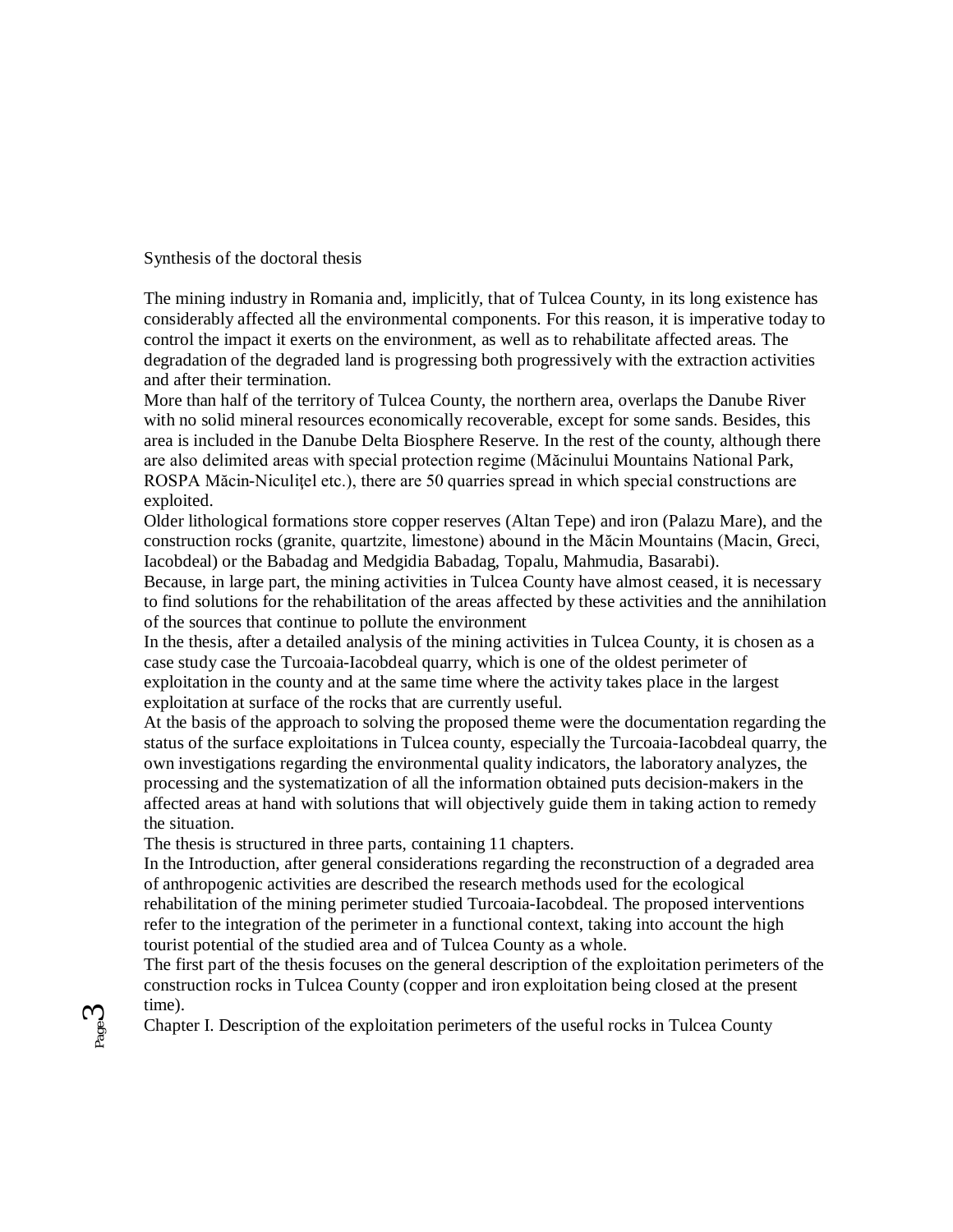presents, in a concise form, general data regarding the geographic location of the exploitation perimeters, the useful rock quarries inventory, the geomorphology of the exploitation perimeters, the geology of the deposits, the hydrology and the hydrogeology of the deposits in Tulcea County.

Chapter II. The general description of the activities in the exploitation perimeters of the useful rocks in Tulcea county details the methods of opening, preparation, exploitation and processing of useful rocks in this county and presents the prospects for the extraction of useful rocks in this area of the country.

The second part of the thesis aims at identifying and evaluating the impact on the environment of the useful life of the useful rocks. To do this, in a rigorous and detailed manner, the Turcoaia Mining Perimeter was chosen as a case study. This is the most extensive exploitation perimeter, with mining activities extending over 130 ha.

Chapter III. General characterization of the Turcoaia mining perimeter with a short history of the Turcoaia perimeter, physical and geographical features, geological characteristics, pedological aspects, climatic, hydrological and hydrogeological characteristics, flora and vegetation, fauna and human communities.

Chapter IV. The presentation of the operational context of the mining perimeter Turcoaia makes a mining engineering analysis of this perimeter, starting from the description of the premises and sites, description of the exploitation technology and the technological flow and ending with the geological, physico-mechanical and chemical characterization of the exploited rocks. Chapter V. Impact on environmental components induced by anthropogenic activities in the mining perimeter Turcoaia highlights both on the basis of the results obtained from the competent institutes but also from its own research, the sources and pollutants of the environmental components and the quality indicators characteristic of these environmental components .

Chapter VI. The assessment of the degree of pollution and the environmental impact in the area pertaining to the Turcoaia mining perimeter is achieved through the Global Pollution Index (IPG) method, the rapid assessment matrix method (MERI) and the integrated environmental impact and risk method.

Following these evaluations, the following resulted:

Page 4

- after the environmental component of the environment, the environment subject to the effects of human activities causing disturbances to medium-life life forms, preventive measures are necessary;

- after the environmental component water, environment subject to the effects of human activities within acceptable medium risk limits, preventive measures are necessary;

- after the environmental component of the soil, medium subject to the effects of human activities within acceptable medium risk limits, preventive measures are necessary;

- after the noise / vibration environment, the environment seriously affected by the human activities with major risks, preventive measures are necessary.

By calculating the mean value for the four analyzed environmental components, an average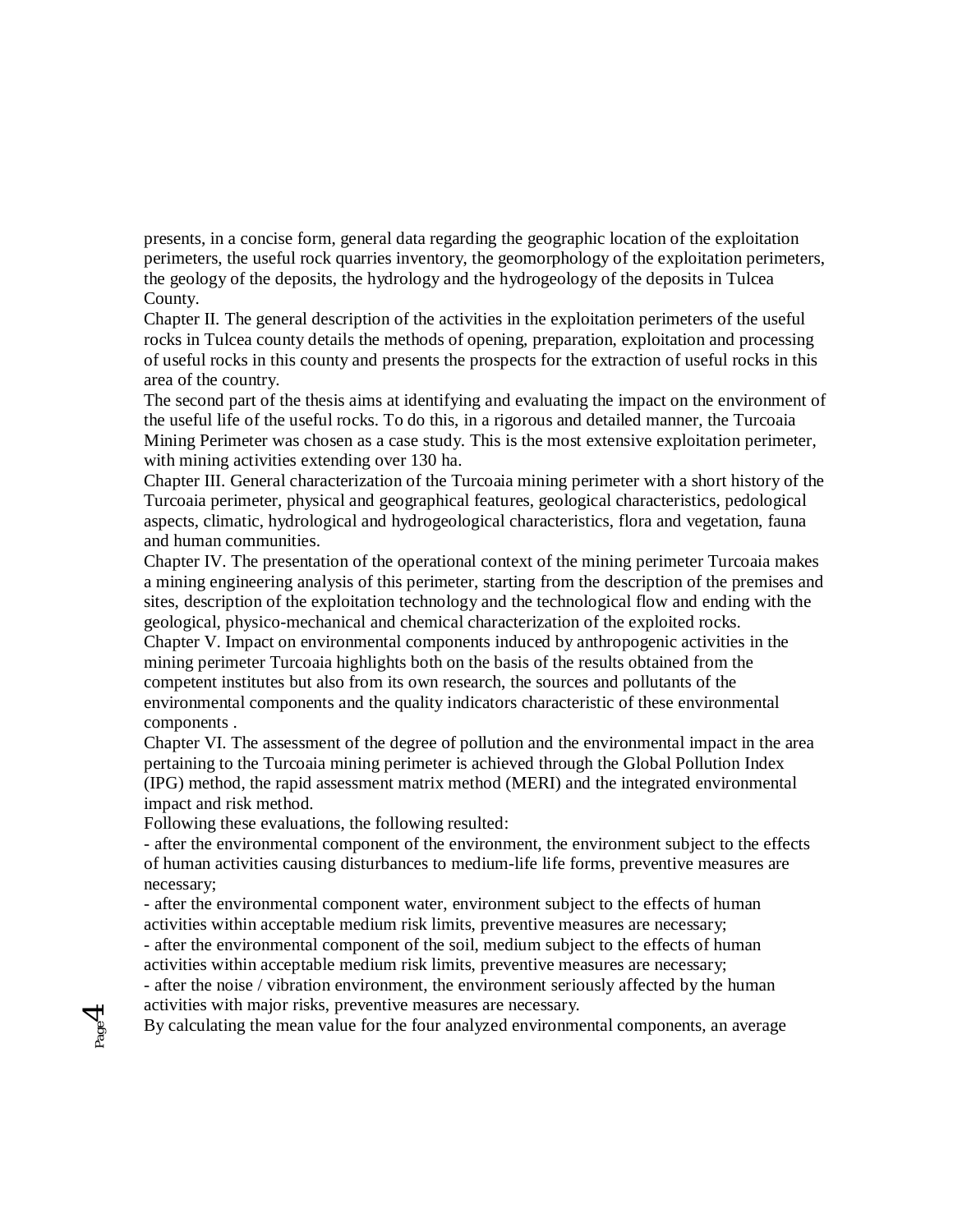impact IM =  $590,18$  and an average RM =  $218,77$  are obtained. These values qualify the area of Turcoaia - Iacobdeal quarry as an environment subject to the effects of human activities within acceptable medium risk limits and preventive measures are necessary.

The third part of the thesis contains the ecological remediation solutions of the areas affected by mining in Tulcea County, the perimeter taken into account being the same, respectively the concession perimeter of the Turcoaia quarry.

Ecological reconstruction is an extremely complex objective. It can be integrated as a concept in policies and strategies for prevention, assessment of sensitive ecosystems and remediation. The main purpose of ecological reconstruction is to completely rebuild the elements and processes of a site or ecosystem destroyed / degraded to its state at a given time, to a current standard or to a preconditioned condition.

Starting from these general considerations, the thesis describes the interventions necessary for the ecological reconstruction of the mining perimeter studied at the end of productive activities. These interventions are not intended for ecological reconstruction in the traditional sense, that is, to restore as much as possible the environmental conditions before the start of operation (this is virtually impossible if we consider only the morphological changes). They refer to the integration of the perimeter in a functional context, taking into account the high tourist potential of the studied area and of Tulcea County as a whole.

Chapter VII. Ecological reconstruction is a theoretical chapter in which a series of considerations on the concept of ecological reconstruction are made, and the relationship between reconstruction and other activities, the purpose and objectives of ecological reconstruction and ends with a few possibilities to recover degraded land.

Chapter VIII. The current situation regarding the degradation of the terrain in the Turcoaia mining perimeter is a concrete analysis of the actual state of the analyzed perimeter presenting the causes of the degradation, the forms and types of degradation, the physico-mechanical characteristics of the sterile and useful rocks in the exploitation perimeter based on their own researches and observations land. The chapter ends with a check of the stability of the waste dumps, a sine qua non condition for the next step.

Chapter IX. Modeling and landscaping of degraded land also has a theoretical character, laying the basis for choosing optimal land remediation solutions in the analyzed area as a case study. Chapter X. The design of the ecological rehabilitation works of the mining perimeter Turcoaia is an important chapter of the thesis. Here, more or less detailed, the ecological rehabilitation solutions of the Turcoaia mining perimeter, namely: the arrangement of the access ways and the parking spaces, the layout of the Iacobdeal pit lake, the vegetation of the waste dumps, the construction and the arrangement of the minipar, the arrangement of the accommodation spaces and camping, arranging escalade and tyrolean routes, etc. All these arrangements are presented in a floor plan.

Chapter XI. General conclusions, own contributions and proposals is a synthesis of the whole approach to finalizing the study taken as a doctoral thesis.

The bibliography used for the doctoral thesis elaboration consists of 76 bibliographic notes, of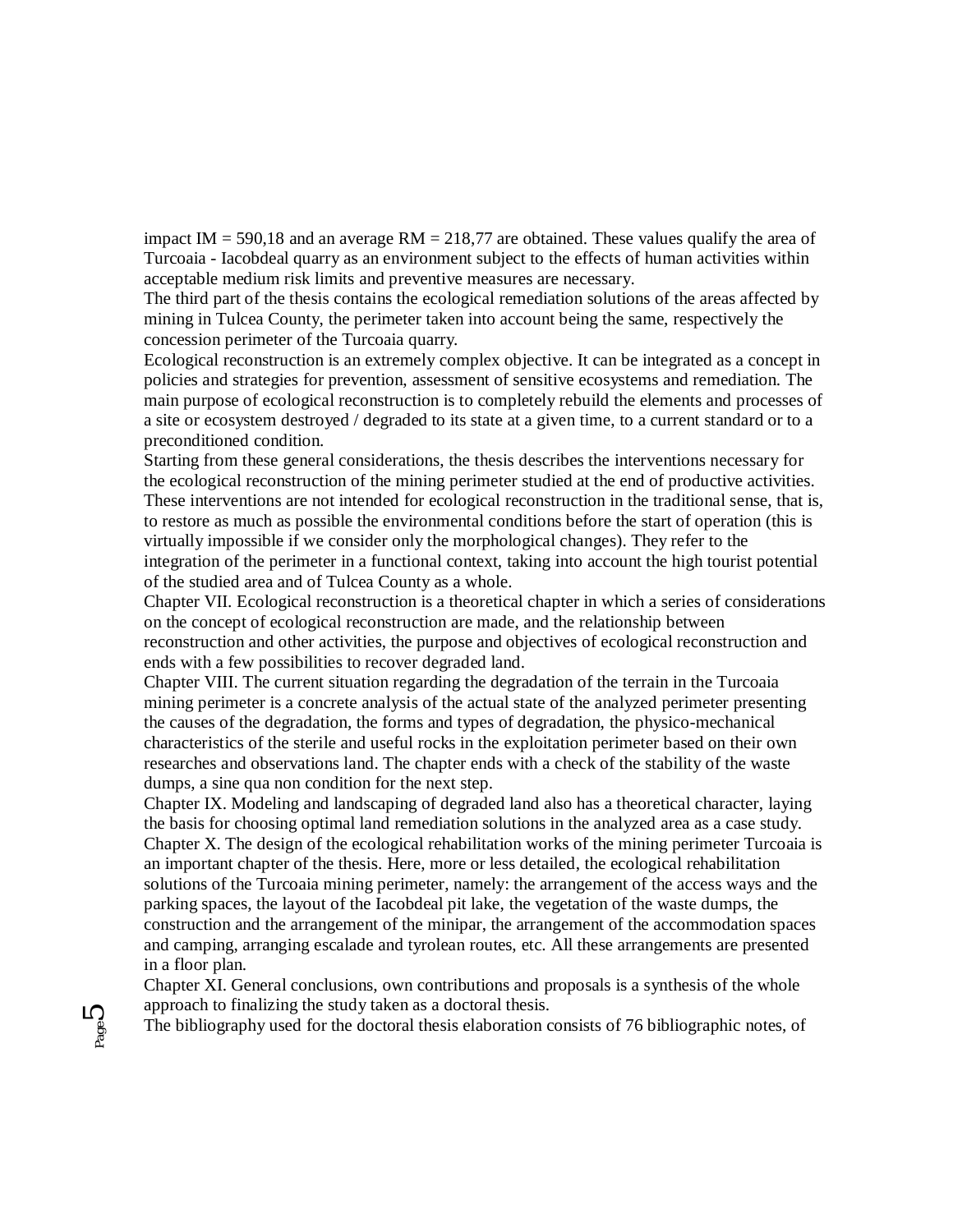which 7 belong to the author of this work as sole author or co-author.

The main contributions to the thesis are:

- Identification of the 50 active quarries in Tulcea County, their owners, their location and their classification from the point of view of the operating permits;

- general characterization of the geomorphologic, geological, hydrological, hydrogeological exploitation perimeters and the exploitation methods applied with the Turcoaia-Iacobdeal perimeter detail;

- laboratory analyzes of samples taken from the quarry and tailings dumps in order to determine the geological, physical, mechanical and chemical characteristics;

- air, soil, water, and noise level measurements in the perimeter of the quarry in order to characterize these environmental components and to determine the degree of pollution;

- analyzing the quality of the environment through three methods: the Global Pollution Index, the Rapid Impact Assessment Matrix and the Integrated Environmental Impact Assessment and Risk Assessment;

- field trips in order to identify and evaluate the causes that led to the degradation of the land and the degradation forms present in the perimeter studied;

- checking the stability of tailings dumps, using Hoek's graf-analytical procedure;

- establishing the need for ecological reconstruction, intervention level and identification of the main objectives;

- designing the ecological reconstruction works leading to the transformation of the Turcoaia - Iacobdeal mining perimeter into the Turcoaia - Iacobdeal recreation complex:

- access roads;

Page  $\overline{\mathcal{O}}$ 

- arrangement of cycling routes;

- arrangement of the accommodation capacities, of the camping area and connection to the utilities networks;

- arrangement of parking areas and household waste collection platform;

- arrangement of the minipar;

- creating the conditions for the formation of Lake Iacobdeal 2;

vegetation of heaps 6, 7 and 8;

- arrangement of escalade and tyrolean routes;

- construction of the cable transport line.

Finally, some suggestions are made for future activities of both the author of the thesis and the interested authorities.

The most important thing the author proposes is to transform this conceptual project into one that is put into practice. To this end, starting from the solutions presented in the PhD thesis, it aims to elaborate a feasibility study and then the technical execution projects, including design details for all stages of development and accompanied by technical- economic development with specialists on each level.

Of course, the implementation of these projects must also involve local authorities and why not the county ones, which bring local communities to good fortune and provide the basis for their